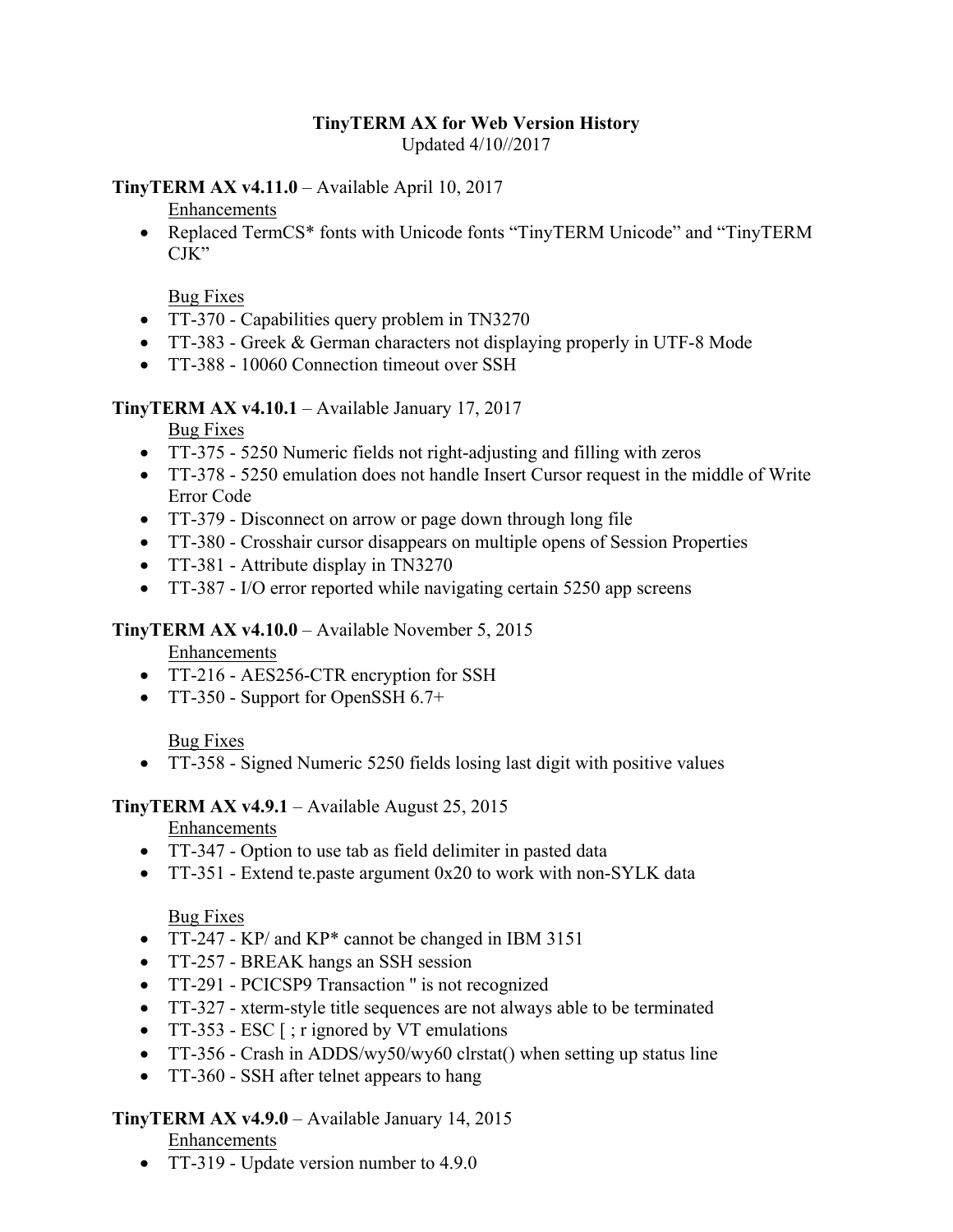Bug Fixes

- TT-278 URL highlight across multiple line merges URLs
- TT-286 vi insert displays incorrectly at top of file using VT100
- TT-293 ASCII Characters > 128 in transmission to IBM host can cause a crash
- TT-298 No scroll after using vi
- TT-305 UNIX emulations return 0-based coordinates for the cursor
- TT-321 3270 clears screen on disconnect
- TT-324 Fix crash that results from running the "sl" command with emulator dimensions [40,100].

## **TinyTERM AX v4.8.5** – Available September 8, 2014

Enhancements

- TT-43 5250 needs paste continue options similar to 3270
- TT-200 Keyboard typeahead in 3270 and 5250
- TT-213 Function key hot spots
- TT-214 SYLK clipboard support option
- TT-249 Rename COB Default keyboard to Kronos

Bug Fixes

- TT-230 Access violation on Shutdown
- TT-235 Fix install file renaming
- TT-244 Memory Leaks on shutdown in TinyTerm
- TT-245 Form Feed displays as an ankh in ADDS VP
- TT-254 Crash on second paste
- TT-255 Inconsistent copy/paste behavior
- TT-256 Inconsistent copy/paste behavior
- TT-262 In certain emulations, UTF-8 characters don't always display properly

# **TinyTERM AX v4.8.4** – Available May 31, 2014

Enhancements

- TT-192 Auto accept fingerprint
- TT-202 Clickable hyperlink in emulator window
- TT-209 Option to display column separator as dots
- TT-211 Added option to map CTRL-SHIFT key presses to ALT-key presses so keyboard mapping can be used
- TT-214 SLYK and Biff clipboard support

Bug Fixes

- TT-126 SSH to 4690 prompts for password
- TT-201 Audible beeps added when typing in IBM error state
- TT-203 te.wait string longer than 255 characters no longer causes a crash
- TT-218 Dash key no longer causes error 0009 in numeric fields

# **TinyTERM AX v4.8.3**

Enhancements

• TT-114 - Allow RGB colors to be specified in .tpx files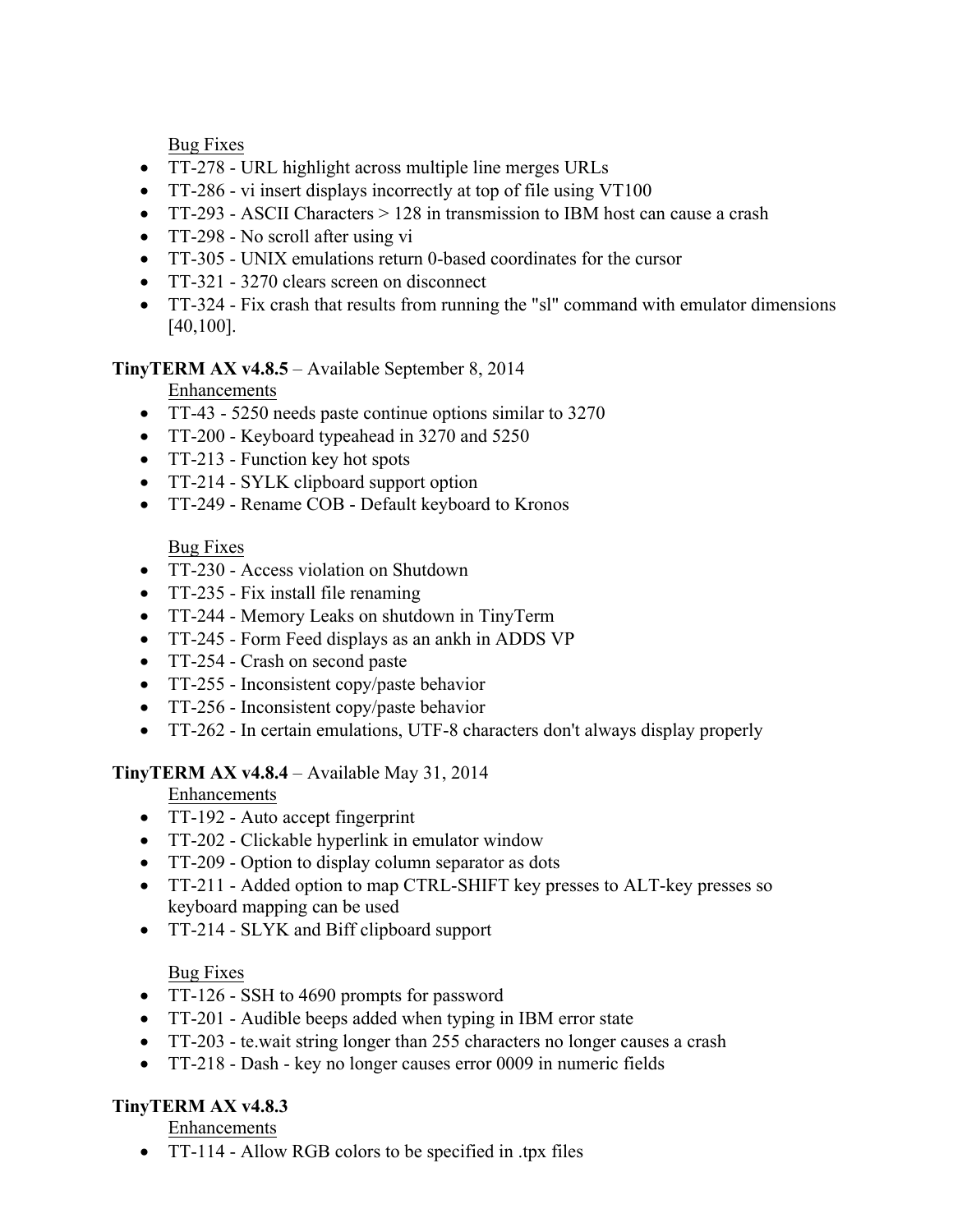- TT-157 Added IBM-5555-01 emulation
- TT-170 Added 5250 codepages 297, 1147, 1141, 284, and 1145
- TT-188 Added SSL-enabled notification to 3270/5250 in emulation status bar

#### Bug Fixes

- TT-78 Can change font in TN3270 emulation
- TT-79 Resolved 3270 screen flashing
- TT-84 TinyTERM AX 3270 only connects once
- TT-106 Handle "tab title" sequences
- TT-112 Added window offset capabilities for shifting text display
- TT-154 Paste no longer adds blank lines on each CR/LF pair
- TT-162 No blank screen after connecting to 5250
- TT-163 Upper and lower case ó can be typed using Polish keyboard
- TT-168 VT2xx ESC[2K sequence appropriately clears line attributes
- TT-169 After a soft reset sequence (ESC[!p), terminal parameters are normal
- TT-172 Home key acts like ATTN
- TT-178 Destructive backspace removes \*\*\*\* from protected fields
- TT-179 VT420 emulation displays text in correct locations
- TT-180 Japanese and Chinese no longer display as boxes
- TT-183 Remapping of Print Screen key is allowed in IBM 3270
- TT-184 TN 3270 emulation no longer locks up or draws screen incorrectly after long periods of use
- TT-189 Blank fields no longer fill with asterisks
- TT-190 IBM 3270 keypad operators send correct characters

## **TinyTERM AX 4.8.2** – Available October 17, 2013

Bug Fixes

• TT-164 - AX Color selector produces wrong colors

## **TinyTERM AX 4.8.1**

#### Enhancements

- TT-26 Polish keyboard support for 5250
- TT-38 Polish code pages in TT AX 5250
- TT-47 Use Ctrl-leftarrow and Ctrl-rightarrow to mark copy boundary
- TT-50 Add iOS SSL/TLS enhancements to desktop and AX (CR 1106)
- TT-54 Ability to pass string for keyboard map from Javascript
- TT-72 NAWS support (RFC 1073)
- TT-82 Include a 5250 Lock Status indicator on the screen
- TT-94 Implement clear screen scrollback
- TT-104 User-selectable colors in AX
- TT-107 Scrollback controlled by mouse wheel

## Bug Fixes

- TT-45 Possible Num Lock issue with Polish locale
- TT-53 TN3270 emulation ignores color set script commands
- TT-75 Old versions of cenlic32.dll in the windows system directories prevents AX controls from loading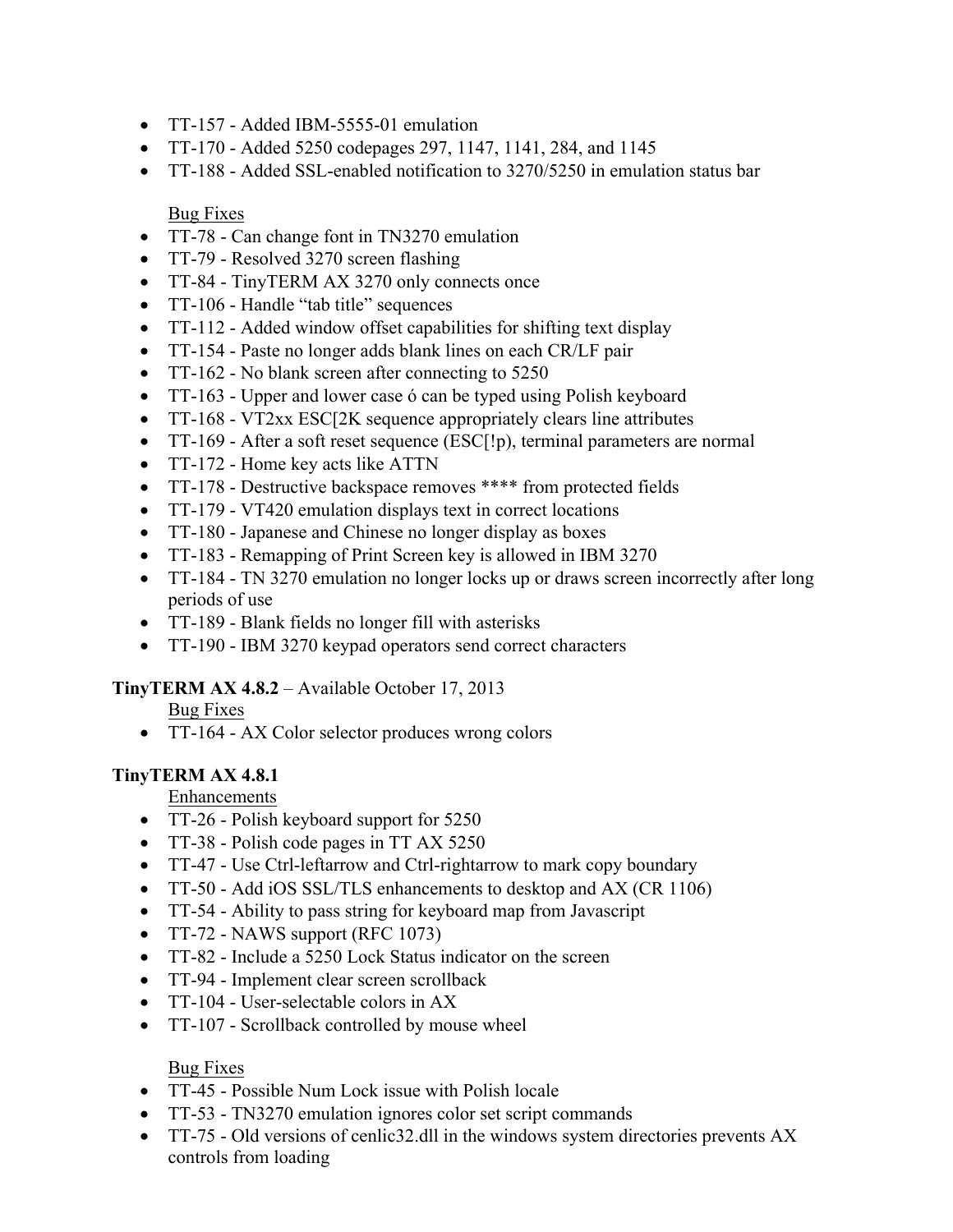- TT-84 TinyTERM AX 3270 only connects once
- TT-90 Insert key not working in TN5250
- TT-92 3270 and 5250 don't obey the no-blink cursor type
- TT-101 Cursor position sequence  $\sqrt{5}$  [6n does not work
- TT-102 TTPL not responding to ClientAliveInterval
- TT-103 Line draw fails in IBM 3101
- TT-109 Fix <BREAK> keysym  $(CR 415)$
- TT-124 Characters left behind in 5250 screen refresh
- TT-127 3270 display not aligned
- TT-146 Keyboard problems connecting to 4690
- TT-147 3270 color display incorrect

**TinyTERM AX 4.8.0** – Available May 17, 2013

Enhancements

- TT-29 ADDS & WYCOL emulation support
- TT-30 Add macro handling facility from javascript
- TT-31 Add mechanism to allow codepage remapping in javascript
- TT-34 Add Javascript "control not loaded" error message in HTML
- TT-54 Ability to pass string for keyboard map from Javascript
- TT-67 RSA/DSA key support in HTML file
- TT-69 Add "wait at" functionality to macros to match a string at particular screen coordinates
- TT-97 Solid block cursor

#### Bug Fixes

- TT-46 Copy inconsistent with right-to-left mouse drag
- TT-52 Object doesn't support property or method AddLicenseKey (CR 1108)
- TT-60 In script string constants,  $\lambda x$  hex values are not parsed properly
- TT-62 Cursor disappears at random
- TT-83 Mapped ERRORRESET keys don't actually perform an error reset function
- TT-87 3270 Emulator will sometimes start up sized incorrectly (top line cut off)
- TT-89 Page Up and Page Down change behavior in different screens
- TT-91 ESC Key doesn't work to clear errors (ERRORRESET) in 5250

## **TinyTERM AX for Web 4.7.9** – Available April 16, 2013

Enhancements

- TT-27 Option to remove stars showing in fields in 5250
- TT-44 Click to position cursor added to 5250
- TT-56 3270 and 5250 can now print screen
- TT-61  $\textdegree$ C and  $\textdegree$ V explicitly mapped to copy/paste for 3270 and 5250
- TT-73 Method for deleting key mappings in HTML added

## Bug Fixes

• TT-53 - 3270 emulation no longer ignores color set script commands

**TinyTERM AX for Web 4.7.8** – Available March 8, 2013 Enhancements